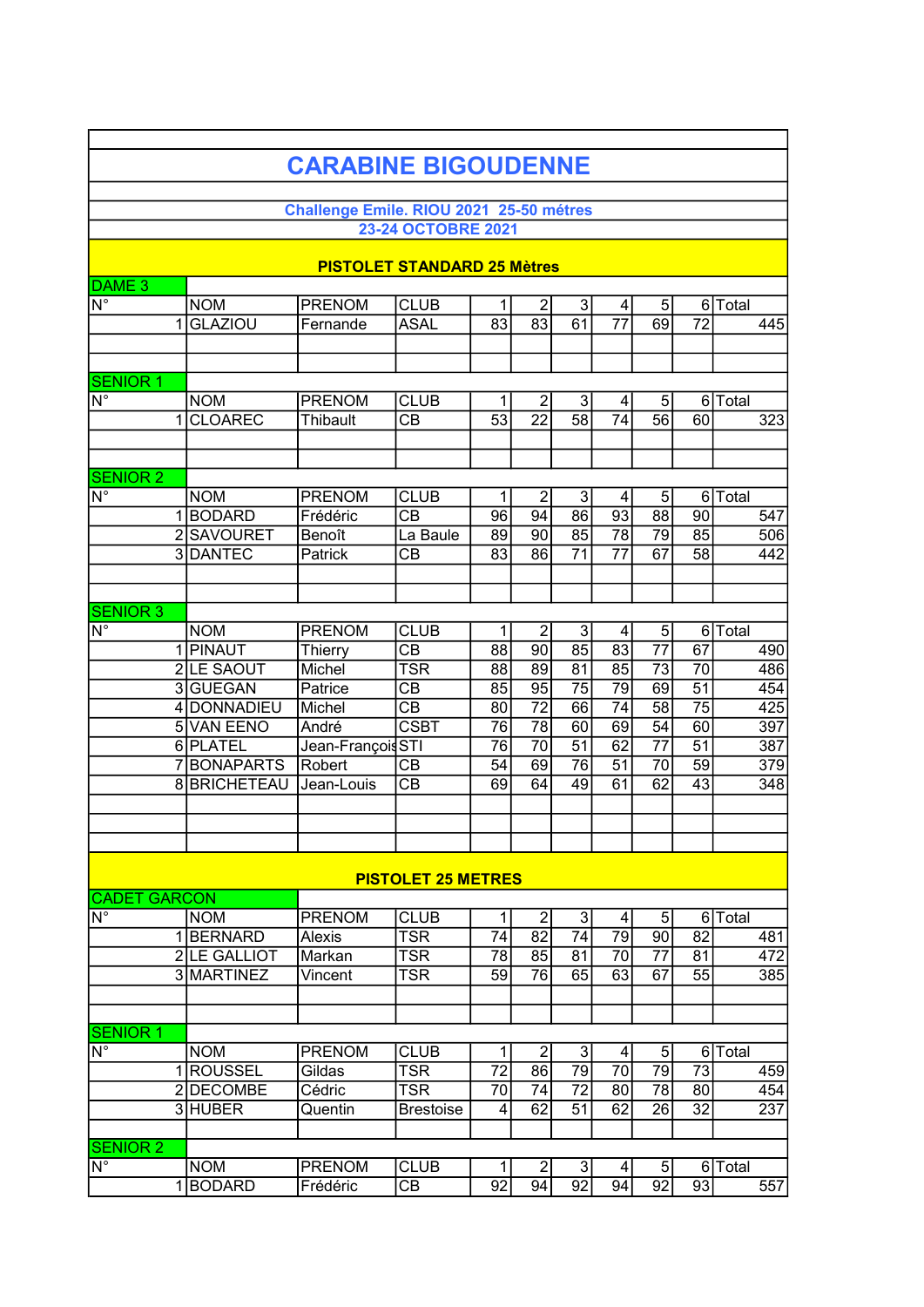|                                 | 2 SAVOURET        | Benoit                              | <b>ASCE</b>             | 92              | 87              | 93              | 83              | 88              | 87              | 530     |
|---------------------------------|-------------------|-------------------------------------|-------------------------|-----------------|-----------------|-----------------|-----------------|-----------------|-----------------|---------|
| 3                               | <b>GUYOMARC'H</b> | Gilbert                             | TSR                     | $\overline{81}$ | 80              | 91              | $\overline{91}$ | $\overline{91}$ | 91              | 525     |
|                                 | 4 LE GALL         | Frédéric                            | $\overline{\text{STC}}$ | $\overline{74}$ | 86              | $\overline{75}$ | $\overline{63}$ | 61              | $\overline{37}$ | 396     |
|                                 |                   |                                     |                         |                 |                 |                 |                 |                 |                 |         |
|                                 |                   |                                     |                         |                 |                 |                 |                 |                 |                 |         |
| <b>SENIOR 3</b>                 |                   |                                     |                         |                 |                 |                 |                 |                 |                 |         |
| $\overline{\mathsf{N}^{\circ}}$ | <b>NOM</b>        | <b>PRENOM</b>                       | <b>CLUB</b>             | 1               | $\overline{2}$  | 3 <sup>1</sup>  | 4               | 5               |                 | 6 Total |
|                                 | 1 PINAUT          | Thierry                             | $\overline{CB}$         | 87              | 85              | 83              | 89              | 84              | $\overline{87}$ | 515     |
|                                 | 2BODARD           | Patrick                             | $\overline{CB}$         | 79              | $\overline{87}$ | 89              | 85              | 89              | 83              | 512     |
|                                 | 3 OLLIVIER        | Jean-François <sub>TSR</sub>        |                         | 82              | $\overline{87}$ | 81              | $\overline{79}$ | 80              | $\overline{91}$ | 500     |
|                                 | 4 LE SAOUT        | Michel                              | <b>TSR</b>              | 91              | 89              | 90              | 74              | $\overline{73}$ | $\overline{80}$ | 497     |
|                                 | 5GUEGAN           | Patrice                             | $\overline{\text{CB}}$  | 90              | 83              | 84              | 70              | 86              | 81              | 494     |
|                                 | 6 PLATEL          | Jean-François STI                   |                         | 84              | $\overline{73}$ | 74              | 66              | $\overline{70}$ | $\overline{76}$ | 443     |
|                                 | 7ROUSSEL          | Gildas                              | <b>TSR</b>              | 78              | $\overline{70}$ | $\overline{77}$ | 63              | 63              | $\overline{80}$ | 431     |
|                                 | 8STEPHAN          | Jacques                             | TSR                     | $\overline{73}$ | 61              | 81              | 81              | 70              | 59              | 425     |
|                                 | 9 VAN EENO        | André                               | <b>CSBT</b>             | 68              | $\overline{70}$ | 66              | $\overline{55}$ | 67              | $\overline{82}$ | 408     |
|                                 | 10 LE GALL        | JC                                  | <b>STC</b>              | $\overline{74}$ | $\overline{72}$ | $\overline{70}$ | 61              | 45              | 68              | 390     |
| 11                              | <b>COFFEC</b>     | François                            | <b>STELLA</b>           | 44              | $\overline{59}$ | 64              | 44              | $\overline{40}$ | $\overline{72}$ | 323     |
|                                 | 12 SALVA          | Jean                                | <b>STELLA</b>           | $\overline{50}$ | 50              | 63              | $\overline{43}$ | 46              | $\overline{35}$ | 287     |
|                                 | 13 ROBERT         | Jean-Michel                         | CB                      | 54              | $\overline{58}$ | 65              | 48              | $\overline{34}$ | $\overline{24}$ | 283     |
|                                 | 14 PAVIE          | Patrick                             | СB                      | 65              | 68              | 41              | $\overline{18}$ | $\overline{35}$ | $\overline{55}$ | 282     |
|                                 | 15 CRESPO         | Michel                              | <b>CB</b>               | 9               | 44              | 41              | $\mathbf{0}$    | 17              | 28              | 139     |
|                                 |                   |                                     |                         |                 |                 |                 |                 |                 |                 |         |
|                                 |                   |                                     |                         |                 |                 |                 |                 |                 |                 |         |
| DAME <sub>2</sub>               |                   |                                     |                         |                 |                 |                 |                 |                 |                 |         |
| $\overline{\mathsf{N}^{\circ}}$ | <b>NOM</b>        | <b>PRENOM</b>                       | <b>CLUB</b>             | 1               | $\overline{2}$  | 3 <sup>1</sup>  | 4               | 5               |                 | 6 Total |
|                                 | 1 LE GALL         | Elisabeth                           | $\overline{\text{STC}}$ | 50              | $\overline{48}$ | $\overline{47}$ | $\overline{38}$ | $\overline{28}$ | $\overline{51}$ | 262     |
|                                 |                   |                                     |                         |                 |                 |                 |                 |                 |                 |         |
|                                 |                   |                                     |                         |                 |                 |                 |                 |                 |                 |         |
| DAME <sub>3</sub>               |                   |                                     |                         |                 |                 |                 |                 |                 |                 |         |
| $\overline{\mathsf{N}^{\circ}}$ | <b>NOM</b>        | PRENOM                              | <b>CLUB</b>             | 1               | $\overline{2}$  | 3               | 4               | 5               |                 | 6 Total |
| 1                               | <b>GLAZIOU</b>    | Fernande                            | <b>ASAL</b>             | $\overline{79}$ | $\overline{85}$ | $\overline{82}$ | $\overline{82}$ | 80              | 84              | 492     |
| $\overline{2}$                  | <b>ROBERT</b>     | Edith                               | СB                      | $\overline{78}$ | $\overline{71}$ | 65              | 60              | $\overline{23}$ | 63              | 360     |
|                                 |                   |                                     |                         |                 |                 |                 |                 |                 |                 |         |
|                                 |                   |                                     |                         |                 |                 |                 |                 |                 |                 |         |
|                                 |                   |                                     |                         |                 |                 |                 |                 |                 |                 |         |
|                                 |                   |                                     |                         |                 |                 |                 |                 |                 |                 |         |
|                                 |                   |                                     |                         |                 |                 |                 |                 |                 |                 |         |
|                                 |                   | <b>PISTOLET PERCUSSION CENTRALE</b> |                         |                 |                 |                 |                 |                 |                 |         |
|                                 |                   |                                     |                         |                 |                 |                 |                 |                 |                 |         |
| <b>SENIOR 1</b>                 |                   |                                     |                         |                 |                 |                 |                 |                 |                 |         |
| $\overline{\mathsf{N}^\circ}$   | <b>NOM</b>        | <b>PRENOM</b>                       | <b>CLUB</b>             | 1               | $\overline{2}$  | 3 <sup>1</sup>  | 4               | 5               |                 | 6 Total |
| 1                               | <b>CLOAREC</b>    | Thibault                            | CB                      | 86              | 76              | 80              | $\overline{72}$ | 84              | 85              | 483     |
|                                 | 2 <b>BIRIOU</b>   | Loic                                | $\overline{\text{STC}}$ | 82              | 86              | 83              | 76              | 74              | 78              | 479     |
|                                 | 3 GUEGAN          | Geoffroy                            | $\overline{CB}$         | 73              | 81              | 84              | 87              | 72              | 68              | 465     |
|                                 |                   |                                     |                         |                 |                 |                 |                 |                 |                 |         |
|                                 |                   |                                     |                         |                 |                 |                 |                 |                 |                 |         |
|                                 |                   |                                     |                         |                 |                 |                 |                 |                 |                 |         |
| <b>SENIOR 2</b>                 |                   |                                     |                         |                 |                 |                 |                 |                 |                 |         |
| $\overline{\mathsf{N}^{\circ}}$ | <b>NOM</b>        | <b>PRENOM</b>                       | <b>CLUB</b>             | 1               | $\overline{2}$  | 3               | 4               | 5               |                 | 6 Total |
| 1                               | <b>ARHAN</b>      | Guy                                 | CВ                      | 66              | $\overline{76}$ | $\overline{76}$ | 47              | $\overline{48}$ | 79              | 392     |
|                                 |                   |                                     |                         |                 |                 |                 |                 |                 |                 |         |
|                                 |                   |                                     |                         |                 |                 |                 |                 |                 |                 |         |
| <b>SENIOR 3</b>                 |                   |                                     |                         |                 |                 |                 |                 |                 |                 |         |
| N°                              | <b>NOM</b>        | <b>PRENOM</b>                       | <b>CLUB</b>             | 1               | $\overline{2}$  | 3 <sup>1</sup>  | 4               | 5               |                 | 6 Total |
|                                 | 1 LE LEVIER       | Yves                                | СB                      | 92              | 91              | 91              | 98              | 94              | 94              | 560     |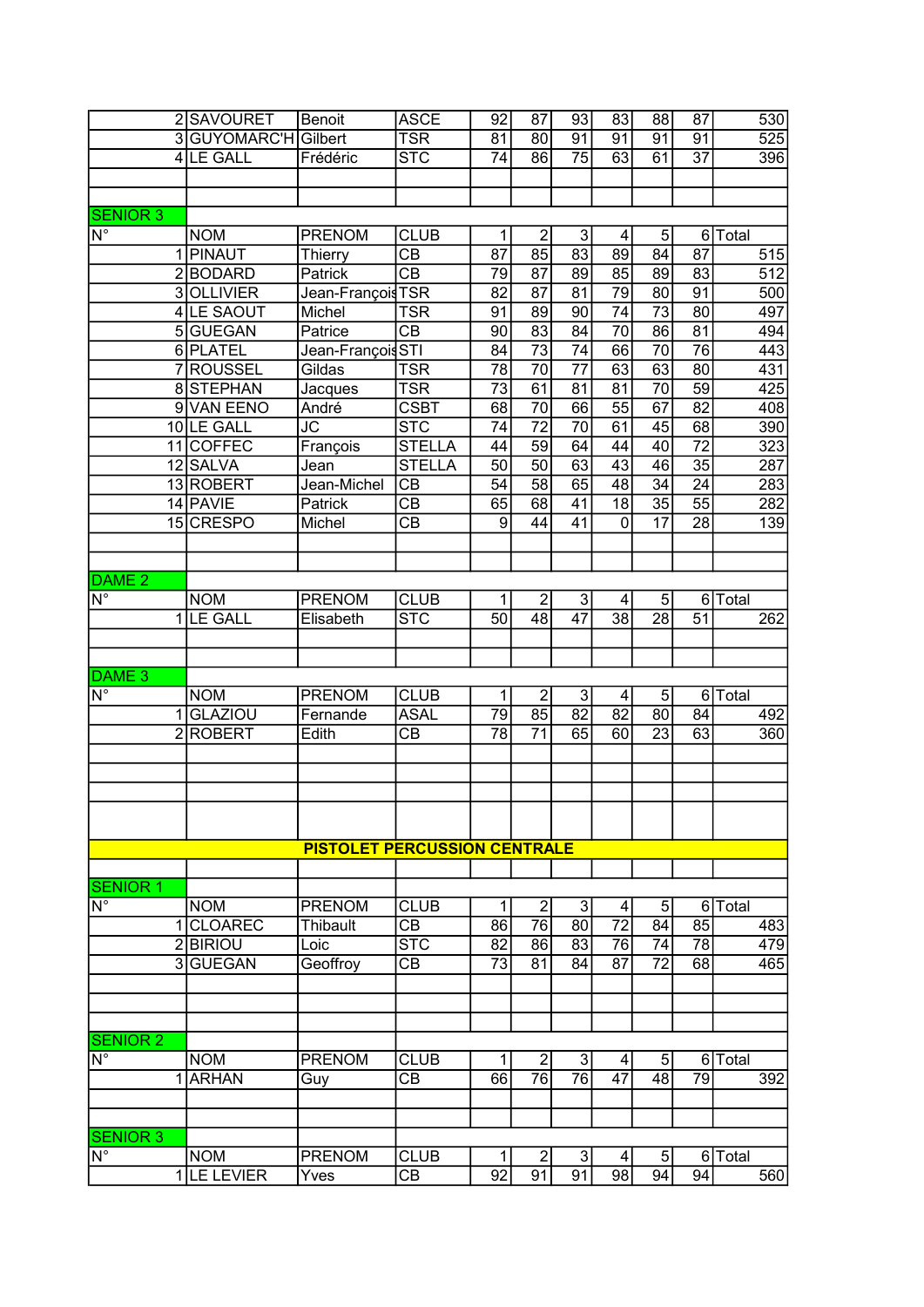|                                 | 2 STEPHAN                                                | Jacques                                 | <b>TSR</b>                | 87                   | 85                                | 83                                                           | 80              | 90                   | 87                    | 512                |
|---------------------------------|----------------------------------------------------------|-----------------------------------------|---------------------------|----------------------|-----------------------------------|--------------------------------------------------------------|-----------------|----------------------|-----------------------|--------------------|
|                                 | 3GARLATTI                                                | Dominique                               | $\overline{CB}$           | 84                   | $\overline{83}$                   | $\overline{82}$                                              | $\overline{55}$ | 84                   | $\overline{72}$       | 460                |
|                                 | 4 RODRIGUEZ                                              | Yves                                    | $\overline{CB}$           | $\overline{75}$      | 85                                | 78                                                           | $\overline{77}$ | $\overline{73}$      | 67                    | 455                |
|                                 | 5 GUEGAN                                                 | Patrice                                 | $\overline{CB}$           | 80                   | $\overline{78}$                   | 86                                                           | 67              | 49                   | $\overline{73}$       | 433                |
|                                 |                                                          |                                         |                           |                      |                                   |                                                              |                 |                      |                       |                    |
|                                 | 6DREZEN                                                  | Ronan                                   | CB                        |                      |                                   | Abandon                                                      |                 |                      |                       | 0                  |
|                                 |                                                          |                                         | <b>PISTOLET 50 Mètres</b> |                      |                                   |                                                              |                 |                      |                       |                    |
| <b>SENIOR 3</b>                 |                                                          |                                         |                           |                      |                                   |                                                              |                 |                      |                       |                    |
| $\overline{\mathsf{N}^{\circ}}$ | <b>NOM</b>                                               | <b>PRENOM</b>                           | <b>CLUB</b>               | 1<br>$\overline{76}$ | $\overline{2}$<br>$\overline{87}$ | $\overline{3}$<br>83                                         | 4               | 5<br>$\overline{87}$ |                       | 6 Total            |
|                                 | <b>OLLIVIER</b><br>1<br><b>BOUVIER</b><br>$\overline{2}$ | Jean-FrançoisTSR                        | $\overline{CB}$           | 63                   | 66                                | $\overline{47}$                                              | 91<br>60        | 62                   | 79<br>$\overline{59}$ | 503<br>357         |
|                                 |                                                          | Jacques                                 |                           |                      |                                   |                                                              |                 |                      |                       |                    |
|                                 |                                                          |                                         |                           |                      |                                   |                                                              |                 |                      |                       |                    |
| $DAME$ <sub>2</sub>             |                                                          |                                         |                           |                      |                                   |                                                              |                 |                      |                       |                    |
| $\overline{\mathsf{N}^\circ}$   | <b>NOM</b>                                               | <b>PRENOM</b>                           | <b>CLUB</b>               | 1                    | $\overline{2}$                    | $\overline{3}$                                               | 4               | 5                    |                       | 6 Total            |
|                                 | LE ROUGE DE Claire<br>1                                  |                                         | <b>TSR</b>                | 75                   | 77                                | 76                                                           | 74              | 78                   | 74                    | 454                |
|                                 |                                                          |                                         |                           |                      |                                   |                                                              |                 |                      |                       |                    |
|                                 |                                                          |                                         |                           |                      |                                   |                                                              |                 |                      |                       |                    |
|                                 |                                                          |                                         |                           |                      |                                   |                                                              |                 |                      |                       |                    |
|                                 |                                                          |                                         |                           |                      |                                   |                                                              |                 |                      |                       |                    |
|                                 |                                                          | <b>CARABINE 50 Mètres MATCH ANGLAIS</b> |                           |                      |                                   |                                                              |                 |                      |                       |                    |
| <b>CADET GARCON</b>             |                                                          |                                         |                           |                      |                                   |                                                              |                 |                      |                       |                    |
| $\overline{\mathsf{N}^\circ}$   | <b>NOM</b>                                               | <b>PRENOM</b>                           | <b>CLUB</b>               | 1                    | $\overline{2}$                    | 3                                                            | $\vert$         | 5 <sup>1</sup>       |                       | 6 Total            |
|                                 | <b>GUEZENNEC</b><br>1                                    | Tom                                     | <b>TSR</b>                | 97,3                 | 99,2                              | 98,3                                                         | 101             | 96,1                 | 94,7                  | 586,6              |
|                                 |                                                          |                                         |                           |                      |                                   |                                                              |                 |                      |                       |                    |
|                                 |                                                          |                                         |                           |                      |                                   |                                                              |                 |                      |                       |                    |
| <b>JUNIOR FILLE</b>             |                                                          |                                         |                           |                      |                                   |                                                              |                 |                      |                       |                    |
| $\overline{\mathsf{N}^{\circ}}$ | <b>NOM</b>                                               | <b>PRENOM</b>                           | <b>CLUB</b>               | 1                    | $\overline{2}$                    | $\mathbf{3}$                                                 | 4               | 5 <sup>1</sup>       |                       | 6 Total            |
|                                 | <b>BLEUNVEN</b><br>$\mathbf{1}$                          | Zoé                                     | <b>TSR</b>                | 100                  | 88,5                              | 96,1                                                         | 99,5            | 96,3                 | $\overline{97}$       | 577,5              |
|                                 |                                                          |                                         |                           |                      |                                   |                                                              |                 |                      |                       |                    |
| DAME <sub>2</sub>               |                                                          |                                         |                           |                      |                                   |                                                              |                 |                      |                       |                    |
| $\overline{\mathsf{N}^{\circ}}$ | <b>NOM</b>                                               | <b>PRENOM</b>                           | <b>CLUB</b>               | 1                    | $\overline{2}$                    | $\mathbf{3}$                                                 | 4               | 5 <sup>1</sup>       |                       | 6 Total            |
|                                 | 1<br><b>LE VIAVANT</b>                                   | Henriette                               | CB                        | 101                  | 95,3                              | $\overline{97,9}$                                            | 96,6            | 101                  | 100                   | 591,3              |
|                                 |                                                          |                                         |                           |                      |                                   |                                                              |                 |                      |                       |                    |
|                                 |                                                          |                                         |                           |                      |                                   |                                                              |                 |                      |                       |                    |
| <b>SENIOR 1</b>                 |                                                          |                                         |                           |                      |                                   |                                                              |                 |                      |                       |                    |
| $\overline{\mathsf{N}^{\circ}}$ | <b>NOM</b>                                               | <b>PRENOM</b>                           | <b>CLUB</b>               | $\mathbf{1}$         | $\overline{2}$                    | $\overline{3}$                                               | $\frac{4}{ }$   | $\overline{5}$       |                       | 6 Total            |
|                                 | 1 ROLLAND                                                | Romain                                  | <b>ASAL</b>               | 99,8                 | 100                               | 99,1                                                         | 103             | 100                  | 104                   | 605,8              |
|                                 | 2 TANNE                                                  | Nicolas                                 | St KE                     | 101                  | 101                               | 100                                                          |                 | $98,6$ 98,1          | 99,7                  | 598,7              |
|                                 | 3 TASSER                                                 | Gurvan                                  | <b>TSR</b>                | 96                   | 98                                | 100                                                          | 101             | 101                  | 99,4                  | 595                |
|                                 | 4 KERGUILLEC                                             | Moïse                                   | St KE                     | 93,9                 | 98,7                              | 98,3                                                         |                 | $96,6$ 93,2          | 96,7                  | 577,4              |
|                                 | 5 COUVIDAT                                               | Vincent                                 | St KE                     | 98,8                 | 92,2                              |                                                              |                 | $95,5$ 94,5 92,5     | 95,1                  | 568,6              |
|                                 | 6 KERBIRIOU                                              | Pierre-Yves                             | $\overline{\text{TSR}}$   | 92,9                 |                                   | $97,8$ $\overline{86,9}$ $\overline{79,3}$ $\overline{96,1}$ |                 |                      | 94                    | 547                |
|                                 | <b>GUEGAN</b><br>$\overline{7}$                          | Geoffroy                                | $\overline{CB}$           | 81,3                 |                                   | 82,8 87,6 78,1 84,5                                          |                 |                      | 91,4                  | $\overline{505,7}$ |
|                                 |                                                          |                                         |                           |                      |                                   |                                                              |                 |                      |                       |                    |
|                                 |                                                          |                                         |                           |                      |                                   |                                                              |                 |                      |                       |                    |
| <b>SENIOR 2</b>                 |                                                          |                                         |                           |                      |                                   |                                                              |                 |                      |                       |                    |
| $\overline{\mathsf{N}^{\circ}}$ | <b>NOM</b>                                               | <b>PRENOM</b>                           | <b>CLUB</b>               |                      | 2                                 | $\mathfrak{B}$                                               | 4               | 5 <sup>1</sup>       |                       | 6 Total            |
|                                 | 1 FRAPPER                                                | <b>Bertrand</b>                         | <b>ASAL</b>               | 103                  | 102                               | 100                                                          | 103             | 105                  | 102                   | 615,1              |
|                                 | 2GIRARD                                                  | Philippe                                | <b>ASAL</b>               | 99,3                 | 98,2                              | 96,4                                                         | 102             | 100                  | 104                   | 599,7              |
|                                 | 3 POIRIER                                                | Nicolas                                 | <b>TSR</b>                | 97,9                 | 96,8                              | 99,2                                                         | 99,2            | 99,3                 | 101                   | 593,6              |
|                                 |                                                          |                                         |                           |                      |                                   |                                                              |                 |                      |                       |                    |
|                                 |                                                          |                                         |                           |                      |                                   |                                                              |                 |                      |                       |                    |
| <b>SENIOR 3</b>                 |                                                          |                                         |                           |                      |                                   |                                                              |                 |                      |                       |                    |
| $N^{\circ}$                     | <b>NOM</b>                                               | <b>PRENOM</b>                           | <b>CLUB</b>               | 1                    | $\mathbf{2}$                      | 3                                                            | 4               | 5 <sub>5</sub>       | $6\vert$              | Total              |
|                                 | GUEHO<br>1 <sup>1</sup>                                  | Yannick                                 | <b>TDL</b>                |                      |                                   | 99,5 98,6 96,6 99,9 99,8                                     |                 |                      | 100                   | 594,8              |
|                                 | 2HOREL                                                   | Armel                                   | <b>ASAL</b>               | 97,4                 | 101                               |                                                              |                 | 96,1 99,3 96,3 98,3  |                       | 588,6              |